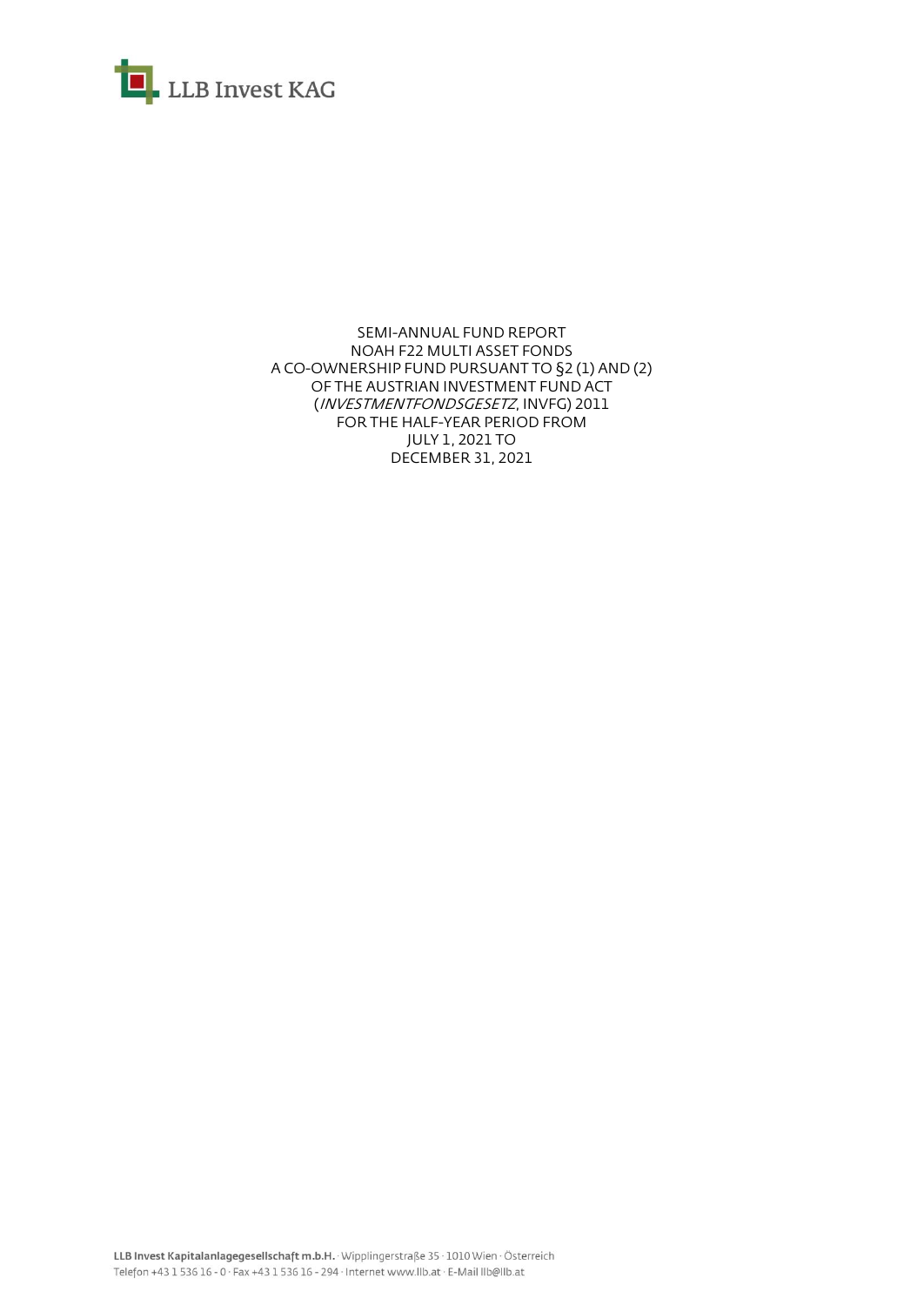# **SEMI-ANNUAL FUND REPORT for NOAH F22 Multi Asset Fonds, a co-ownership fund pursuant to §2 (1) and (2) InvFG 2011 for the half-year period from July 1, 2021 to December 31, 2021**

Dear unitholder,

LLB Invest Kapitalanlagegesellschaft m.b.H. is pleased to present its semi-annual fund report for NOAH F22 Multi Asset Fonds for the first half of the accounting year 2021-2022.

#### Current statement on the coronavirus situation (as of February 23, 2021):

We expect to see a steady normalization of economic activity in 2021 as COVID-19 vaccines are gradually distributed worldwide. One risk for this positive scenario is that the vaccines developed to date fail to offer protection against future mutations of the virus, as seen recently in the United Kingdom and South Africa, thus delaying the end of the lockdowns. Since the financial markets last year rapidly switched their focus to the period beyond the coronavirus pandemic, bad news concerning the protection offered by vaccines might trigger temporary corrections. However, as things currently stand we consider that the risk of a further hard recession and related setbacks on the financial markets is low.

### **1. Number of units outstanding**

| at start of accounting year | 64.369 |
|-----------------------------|--------|
| at end of half-year period  | 67.560 |
|                             |        |

#### **2. Net asset value per unit**

| the net asset value per distribution unit (AT0000A1X8N2) amounted to | EUR 115.86 |
|----------------------------------------------------------------------|------------|
| the net asset value per accumulation unit (AT0000A1X8P7) amounted to | EUR 115.54 |

# **3. Composition of the fund assets**

| <b>NAME OF SECURITY</b>                                              | SEC. NO.     | <b>CURRENCY VOLUME</b> | 12/31/2021<br>UNITS/NOM. | <b>PURCHASES</b><br><b>ADDITIONS</b><br>IN REPORTING PERIOD | <b>SALES</b><br><b>DISPOSALS</b> | <b>PRICE</b>    | <b>MARKET VALUE</b><br>IN EUR | % SHARE<br>OF FUND<br><b>ASSETS</b> |
|----------------------------------------------------------------------|--------------|------------------------|--------------------------|-------------------------------------------------------------|----------------------------------|-----------------|-------------------------------|-------------------------------------|
| Official trading and organized markets                               |              |                        |                          |                                                             |                                  |                 |                               |                                     |
| Investment funds                                                     |              |                        |                          |                                                             |                                  |                 |                               |                                     |
| db x-tr.LPX MM Private Equity ETF 1C - accum.                        | LU0322250712 | <b>EUR</b>             | 1,500                    | 10,100                                                      |                                  | 12,600 110.6400 | 165,960.00                    | 2.13                                |
| db x-tr.MSCI AC Asia ex Japan Index ETF 1C - accum.                  | LU0322252171 | <b>EUR</b>             | 2,200                    | 5,200                                                       |                                  | 3,000 47.9100   | 105,402.00                    | 1.35                                |
| iShares IV-E.MSCI USA Momentum Factor UCITS ETF                      | IE00BD1F4N50 | <b>EUR</b>             | 11,500                   | 56,500                                                      |                                  | 45,000 11.0407  | 126,968.05                    | 1.63                                |
| iShares V-S&P 500 Financial Sector UCITS ETF                         | IE00B4JNOZ49 | <b>EUR</b>             | 42,000                   | 67,000                                                      | 55,000                           | 9.5944          | 402,964.80                    | 5.16                                |
| iShares VII-Core S&P 500 (EUR) UCITS ETF-T                           | IE00B5BMR087 | <b>EUR</b>             | 500                      | 2,050                                                       |                                  | 1,550 430.9982  | 215,499.10                    | 2.76                                |
| <b>BNP Paribas Disruptive Technology</b>                             | LU0823422497 | <b>EUR</b>             | 700                      | 700                                                         |                                  | 790 681.6500    | 477,155.00                    | 6.11                                |
| Fidelity Funds SICAV - Asian Smaller Companies Fd.                   | LU0702159426 | <b>EUR</b>             | 10,000                   | 10,000                                                      |                                  | 6,000 30.1000   | 301,000.00                    | 3.86                                |
| Franklin Templeton - Templeton Eastern Europe Fd.W                   | LU0976566819 | <b>EUR</b>             | 12,800                   | 12,800                                                      | 0                                | 14.9900         | 191,872.00                    | 2.46                                |
| Franklin Templeton - Templeton Em.Markets Sm.Comp.                   | LU0300743431 | <b>EUR</b>             | 11,000                   | 0                                                           |                                  | 0 19.3000       | 212,300.00                    | 2.72                                |
| FPM FUNDS-Stockpicker Germany Small/Mid Cap accum. LU0207947044      |              | <b>EUR</b>             | 500                      | 1,000                                                       |                                  | 500 481.1700    | 240,585.00                    | 3.08                                |
| Invesco CoinShares Global Blockchain UCITS ETF <sup>1)</sup>         | IE00BGBN6P67 | <b>EUR</b>             | 1,600                    | 1,600                                                       |                                  | 3,100 100.0400  | 160,064.00                    | 2.05                                |
| Invesco Russell 2000 (EUR) UCITS ETF A-T                             | IE00B60SX402 | EUR                    | 1,600                    | 1,600                                                       |                                  | 0 96.7600       | 154,816.00                    | 1.98                                |
| Invesco STOXX Eur.600 Optimised Automobiles&Parts                    | IE00B5NLX835 | <b>EUR</b>             | 300                      | 900                                                         |                                  | 950 497.2782    | 149,183.46                    | 1.91                                |
| JB Multipart.-Konwave Gold Equity Fund (CHF) C-T                     | LU1425270227 | EUR                    | 1,400                    | 0                                                           |                                  | 0 197.8800      | 277,032.00                    | 3.55                                |
| JSS Investmentfonds-JSS Sustainable Eq.Gl.Thematic                   | LU0405184523 | <b>EUR</b>             | 1,750                    | 800                                                         |                                  | 0 345.8700      | 605,272.50                    | 7.75                                |
| L&G DAX Daily 2x Long UCITS ETF                                      | IE00B4ONHH68 | <b>EUR</b>             | 1,100                    | 4,450                                                       |                                  | 3,950 390.3510  | 429,386.10                    | 5.50                                |
| Lyxor ETF MSCI World Information Technology TR                       | LU0533033667 | <b>EUR</b>             | 250                      | 1,450                                                       |                                  | 1,950 581.3553  | 145,338.83                    | 1.86                                |
| Lyxor MSCI Russia UCITS ETF                                          | LU1923627092 | <b>EUR</b>             | 4,000                    | 17.200                                                      |                                  | 19.700 50.8273  | 203.309.20                    | 2.60                                |
| Lyxor New Energy UCITS ETF distrib.                                  | FR0010524777 | <b>EUR</b>             | 5,000                    | 19,000                                                      |                                  | 14,000 41.8300  | 209,150.00                    | 2.68                                |
| Nordea 1 SICAV - Climate and Environment Equity B                    | LU0348927095 | <b>EUR</b>             | 4,000                    | 4.000                                                       |                                  | 5,000 37.2300   | 148,920.00                    | 1.91                                |
| OP MEDICAL BioHe(a)Ith-Trends H (EUR) distrib.                       | LU0228344361 | <b>EUR</b>             | 500                      | 0                                                           |                                  | 0 549.5600      | 274,780.00                    | 3.52                                |
| Robeco Consumer Trend Equities (EUR) D-accum.                        | LU0187079347 | <b>EUR</b>             | 1,300                    | 1,300                                                       |                                  | 0 390.0000      | 507,000.00                    | 6.49                                |
| SPDR MSCI ACWI UCITS ETF                                             | IE00B44Z5B48 | <b>EUR</b>             | 1,300                    | 3,500                                                       |                                  | 2,200 177.2200  | 230,386.00                    | 2.95                                |
| Threadneedle L - American Extended Alpha                             | LU1864948812 | <b>EUR</b>             | 45,000                   | 45,000                                                      | 39,000                           | 8.5700          | 385,650.00                    | 4.94                                |
| Threadneedle L - Global Extended Alpha                               | LU1879201918 | <b>EUR</b>             | 16,500                   | 16,500                                                      |                                  | 0 16.1945       | 267,209.25                    | 3.42                                |
| Threadneedle L - Global Focus                                        | LU1491344765 | <b>EUR</b>             | 15,000                   | 15,000                                                      |                                  | $0$ 23.1851     | 347,776.50                    | 4.46                                |
| UBS (Lux) Equity Fund - China Opportunity                            | LU1923635863 | <b>EUR</b>             | 2,850                    | 0                                                           |                                  | 0 129.4900      | 369,046.50                    | 4.73                                |
| Xtrackers S&P 500 2x Leveraged Daily Swap UCIT ETF                   | LU0411078552 | <b>EUR</b>             | 3,200                    | 3,200                                                       |                                  | 1,900 159.0200  | 508.864.00                    | 6.52                                |
|                                                                      |              |                        |                          |                                                             |                                  |                 | 7,812,890.29                  | 100.08                              |
| <b>Total investment funds</b>                                        |              |                        |                          |                                                             |                                  | <b>EUR</b>      | 7,812,890.29                  | 100.08                              |
| <sup>1)</sup> Previously: Invesco Elwood Global Blockchain UCITS ETF |              |                        |                          |                                                             |                                  |                 |                               |                                     |
| <b>Total securities holdings</b>                                     |              |                        |                          |                                                             |                                  | <b>EUR</b>      | 7,812,890.29                  | 100.08                              |
| <b>Bank balances</b>                                                 |              |                        |                          |                                                             |                                  |                 |                               |                                     |
| EUR balances - current account                                       |              | <b>EUR</b>             | 20,226.49                |                                                             |                                  |                 | 20,226.49                     | 0.26                                |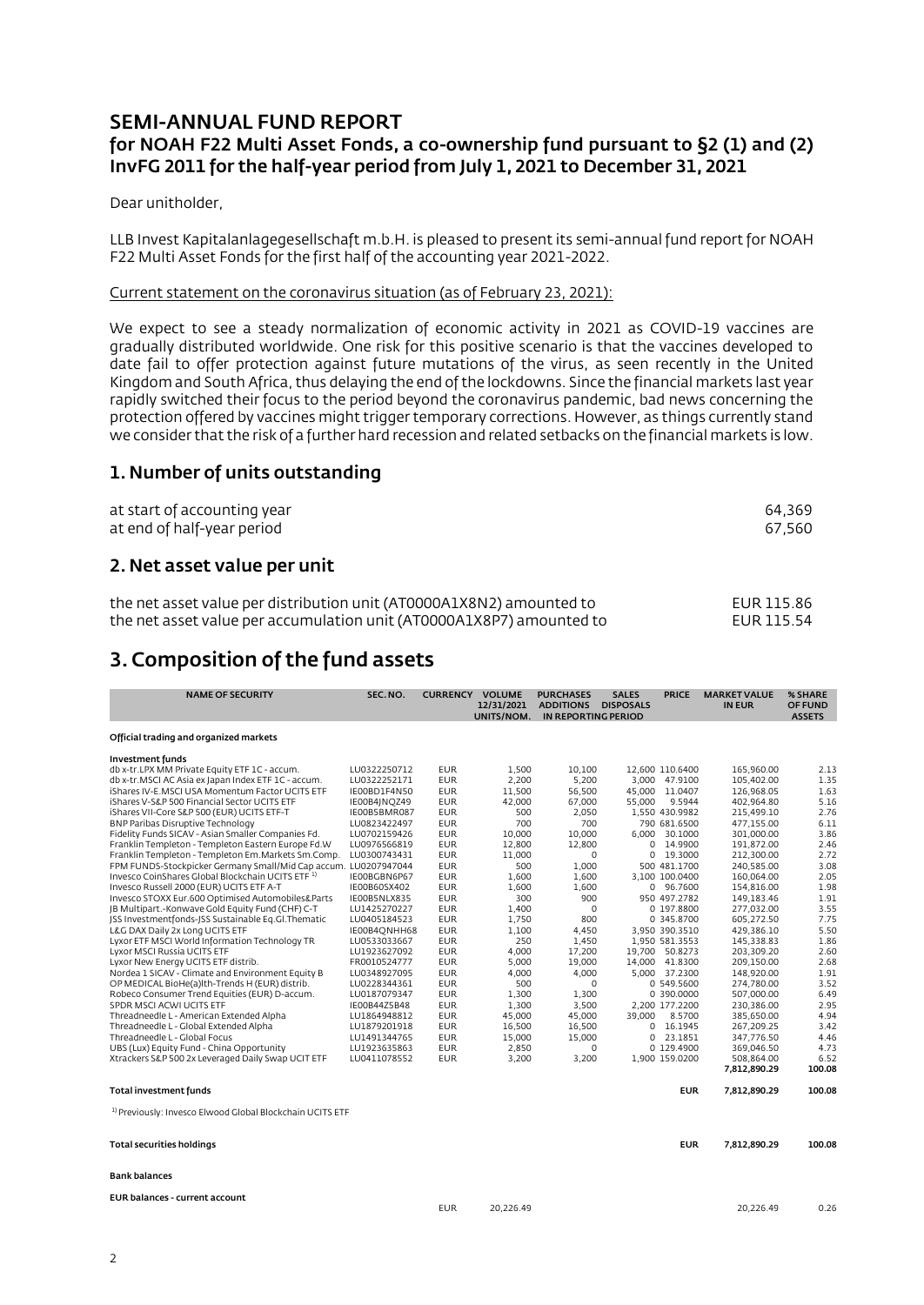| Balances - current account in non-EU currencies                 |                              | <b>USD</b> | 8,408.05     |              | 7,438.78                             | 0.10    |
|-----------------------------------------------------------------|------------------------------|------------|--------------|--------------|--------------------------------------|---------|
| <b>Total bank balances</b>                                      |                              |            |              |              | <b>EUR</b><br>27,665.27              | 0.35    |
| Other assets                                                    |                              |            |              |              |                                      |         |
| Interest income expenses                                        |                              | <b>EUR</b> | $-330.79$    |              | $-330.79$                            | 0.00    |
| Management fees                                                 |                              | <b>EUR</b> | $-29,654.94$ |              | $-29,654.94$                         | $-0.38$ |
| <b>Custody fees</b>                                             |                              | <b>EUR</b> | $-254.43$    |              | $-254.43$                            | 0.00    |
| Accruals for audit costs and other fees                         |                              | <b>EUR</b> | $-4,044.00$  |              | $-4,044.00$                          | $-0.05$ |
| <b>Total other assets</b>                                       |                              |            |              |              | <b>EUR</b><br>$-34,284.16$           | $-0.44$ |
| <b>FUND ASSETS</b>                                              |                              |            |              |              | <b>EUR</b><br>7,806,271.40           | 100.00  |
| Unit value distribution units<br>Outstanding distribution units | AT0000A1X8N2<br>AT0000A1X8N2 |            |              | <b>UNITS</b> | <b>EUR</b><br>115.86<br>479,00000    |         |
| Unit value accumulation units<br>Outstanding accumulation units | AT0000A1X8P7<br>AT0000A1X8P7 |            |              | <b>UNITS</b> | <b>EUR</b><br>115.54<br>67,081.03954 |         |
|                                                                 |                              |            |              |              |                                      |         |

**Conversion rates/exchange rates Foreign-currency assets have been converted into EUR at the conversion rates/exchange rates applicable as of 12/29/2021:**

| Currency  | Units    | Price   |            |
|-----------|----------|---------|------------|
| US dollar | $EUR1 =$ | 1.13030 | <b>USD</b> |

In the period under review the fund did not make any use of securities financing transactions or total return swaps (within the meaning of Regulation (EU) 2015/2365 of the European Parliament and of the Council on reporting and transparency of securities financing transactions), where these are permitted according to its fund regulations.

Please see Item 2.3 of the fund's annual fund report for information on whether variable remuneration (performance fee, performance-related fee) is charged to the fund.

The value of a unit is calculated by dividing the entire value of the investment fund inclusive of its income by the number of units. The total value of the investment fund is calculated on the basis of the current market prices of the securities, money market instruments and subscription rights in the fund plus the value of the fund's financial investments, cash holdings, credit balances, receivables and other rights, less its liabilities. That value will be calculated by the custodian bank.

The net assets are calculated in accordance with the following principles:

- a) In general, the value of assets quoted or dealt in on a stock exchange or on another regulated market will be determined on the basis of the most recently available price.
- b) If an asset is not quoted or dealt in on a stock exchange or another regulated market or if the price for an asset quoted or dealt in on a stock exchange or another regulated market does not appropriately reflect its actual market value, the prices provided by reliable data providers or, alternatively, market prices for equivalent securities or other recognized valuation methods will be used.